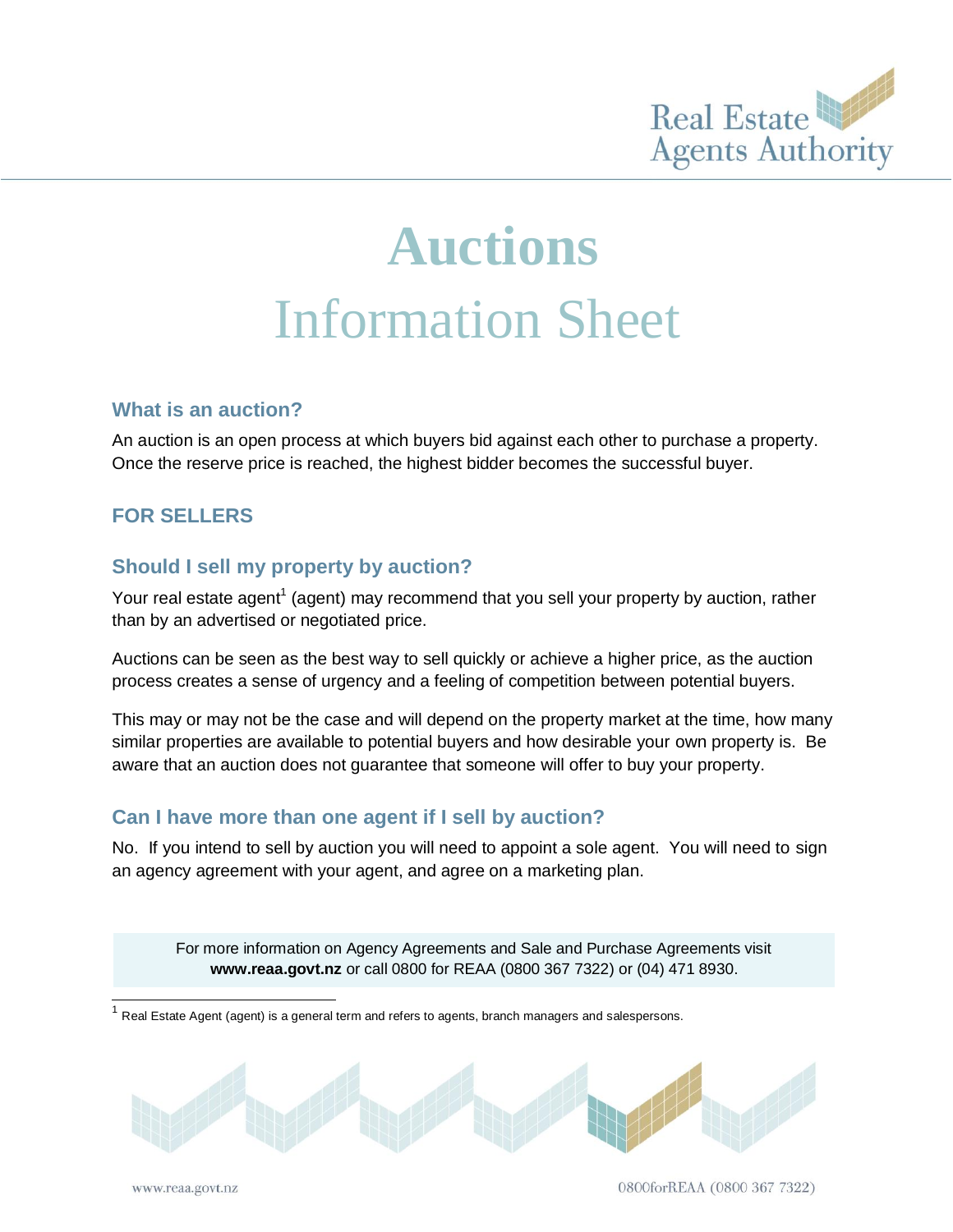

## **Can I sell my property before the auction takes place?**

You can do this, but your agent must advertise in their marketing that "offers will be considered prior to auction". If you do not want to consider offers in advance of the auction, the agent will specify in any advertising that you are "not selling prior".

There are advantages and disadvantages in either approach. Requiring potential buyers to bid at the auction may get a better price, and a sale at auction is unconditional. However, the property may not sell on the auction day. Accepting an offer prior to the auction means you have a sale, but you may settle for less than an auction could achieve, and the sale may be conditional.

Prior to the auction you will need to establish a reserve price with the auctioneer and your agent. This is the lowest price that you are willing to accept for your property.

## **What happens at the auction?**

Once bidding passes the reserve price, the property is sold to the highest bidder. You will **not** have the opportunity to negotiate further with that person. You therefore need to think carefully and realistically about the reserve price. For example, you may want to think about the price you would be prepared to accept from a buyer if you were not auctioning the property. At the same time, you need to avoid setting the reserve price at such a high level that bidding does not come near it.

If the bidding does not reach the reserve price, the auctioneer will pause the auction and ask you for further instructions. At that stage you can do a number of things:

- If bidding has come close to, but not reached the reserve price, the auctioneer may suggest that you agree that the property be put **on the market**. This means that the reserve price no longer applies, you are willing to accept the highest bid that is made when the auctioneer resumes, and the last bidder before the auction was paused will be held to his/her bid. This approach may result in an immediate sale, but it carries a risk – once you have removed the reserve price and declared the property on the market, you **must** accept the highest bid, even if that is below your reserve price. You cannot negotiate on subsequent bids.
- You can tell the auctioneer that the property is to be **passed in**. This means that the auctioneer will tell the bidders that the auction is concluded, as the reserve price has not been reached. The auctioneer will usually make an attempt to generate further bids before closing the auction.

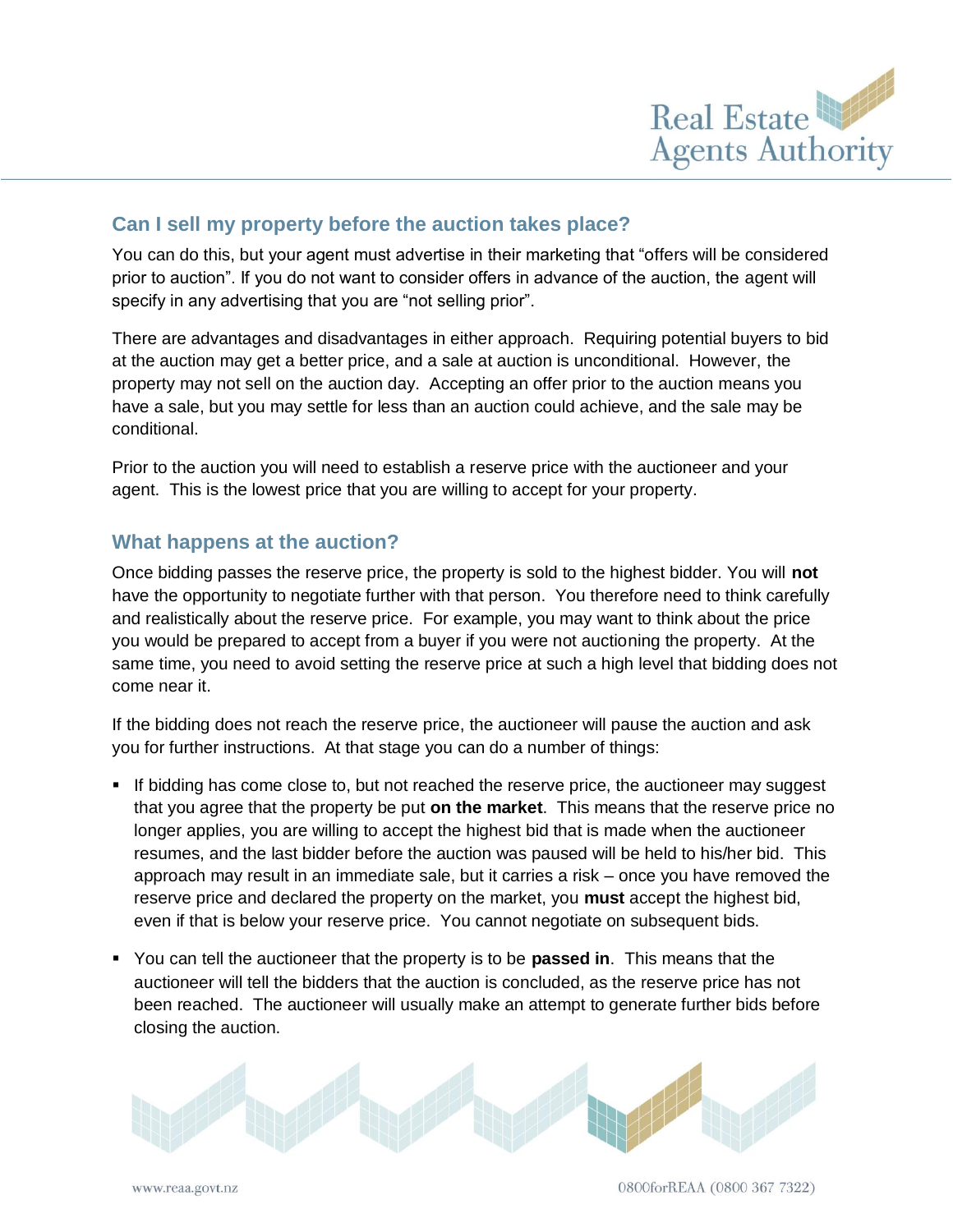

**If the property is passed in, you can negotiate with the person who made the highest bid, but** you should be aware that the offer may not be an unconditional one. This negotiation will continue, through your agent, after the auction has closed. You do not have to accept any offer that is made during the subsequent negotiation, and if you cannot negotiate a price and conditions that are acceptable to you, you can discuss with your agent other options for marketing your property.

# **FOR BUYERS**

## **What do I need to do before an auction?**

If you are going to bid for a property at auction, you need to be prepared in advance. Remember, if you are the successful bidder at an auction, you are immediately committed to buy the property. You will not have the opportunity to take any legal advice, check aspects of the property, arrange a mortgage, or negotiate terms and conditions once the auction is finished.

Prior to the auction, you can inspect the property either by appointment or by attending an open home. The agent should provide you with a copy of the terms and Contract of Sale, which will set out what chattels are included with the property, and details such as the amount of deposit to be paid by the successful bidder and when the balance of the payment is to be made.

You may want to arrange a valuation of the property, a building inspection or obtain a Land Information Memorandum (LIM) report. You will also want to get your lawyer to check the title of the property and the Contract of Sale. You need to arrange any finance required in advance. If you are the successful bidder on the day, you will have to pay a deposit immediately and sign the Contract of Sale.

#### **At the auction**

The auctioneer will read aloud the terms and conditions of sale and state whether the seller has set a reserve price. The auctioneer will not reveal the actual reserve price.

The auctioneer must also state whether the seller has reserved the right to bid during the auction. You should be aware that the auctioneer or some other person can bid on behalf of the seller, at any point, provided bidding has not reached the reserve price. This is known as "vendor bidding" and is sometimes used by the auctioneer as a way of starting off the bidding or trying to move bidding towards the reserve. The auctioneer has to identify when a vendor bid is